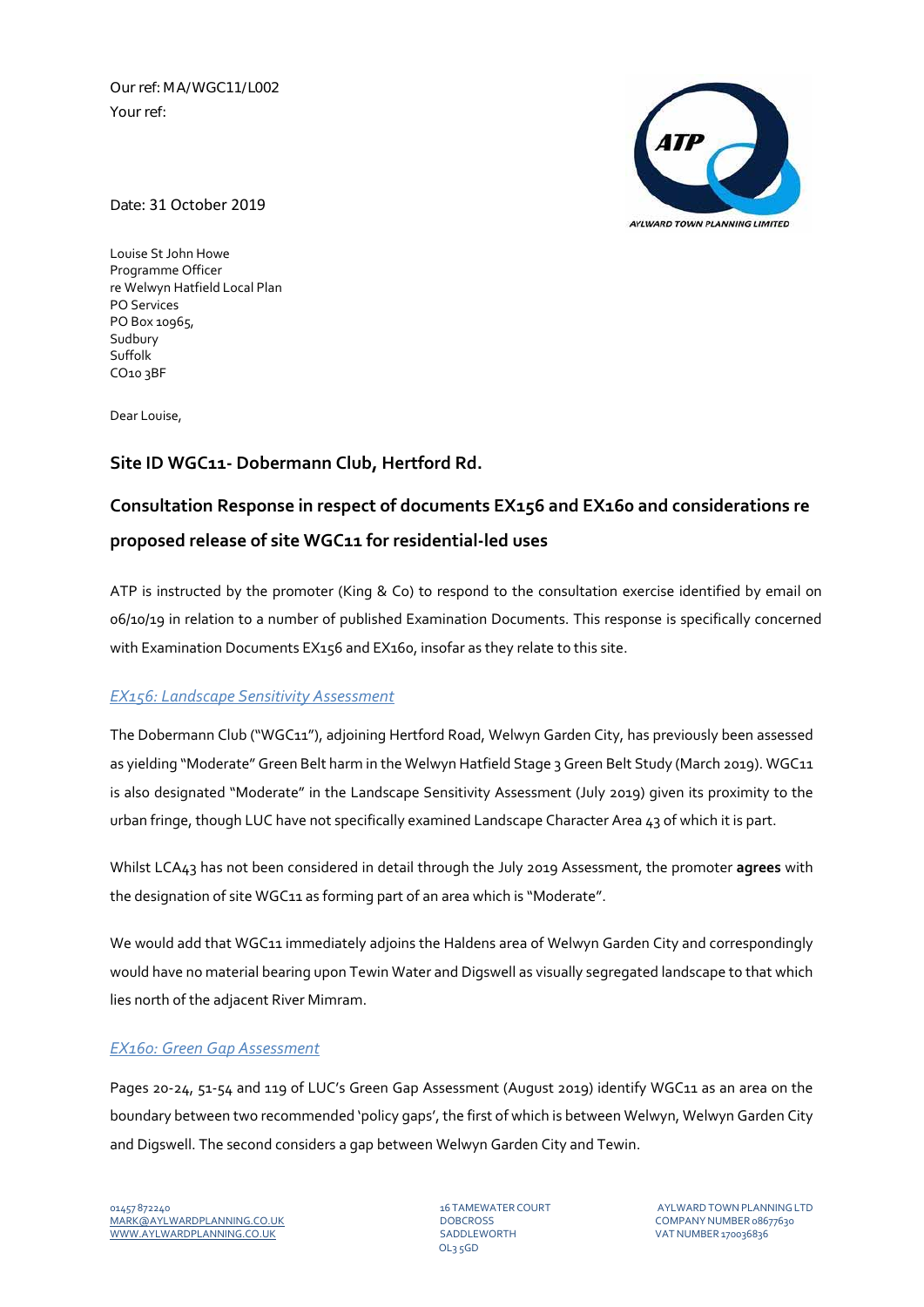Area between Welwyn Garden City and Tewin (East Hertfordshire)



There appears to be no credible consequence of the release of the WGC11 site in terms of safeguarding against the coalescence of Welwyn Garden City and Digswell. The rationale for incorporating WGC11 in any Green Gap Policy Area would be, as we understand it, in recognition of a 'narrow' rural gap splitting Welwyn Garden City and Tewin, though this justification is undermined in subsequent analysis of the factors that seek to safeguard this *'strong sense of separation between the two settlements'*.

The promoter therefore **rejects** LUC's analysis, with three main reservations.

First and foremost, the promoter notes an inherent contradiction in the justification for extending the 'policy gap' for the purposes of protecting the division between Welwyn Garden City and the Tewin area, while concluding later in the Assessment that *'the River Mimram and its associated designation creates a distinct division*' that ensures such gap *'is not at significant risk of closure'*. While the promoter accepts that policy gaps are not intended or construed to altogether exclude or prohibit development, the gap is (as the author of the recommendation admits at page 119) preserved by nearby ecological designations. Thinner'strips' of land, such as that which constitutes WGC11, particularly if adjoining established urban settlements, do not represent the same potential for coalescence as larger parcels provided their development is limited by the boundaries established by absolute constraints.

In a similar vein to the inconsistencies outlined above, the desire to 'keep open' sloping land does not by consequence control the inter‐visibility between Welwyn Garden City, Tewin and Digswell. In fact, as LUC has maintained, *'topography and vegetation can provide an effective screening function'*, which we argue visually distinguishes WGC11 from neighbouring settlements and buttresses its appropriateness as a logical extension of the Haldens area of Welwyn Garden City. That such development would *'extend the edge of Welwyn Garden City down the valley slopes and to the Borough boundary'* neglects the intrinsic features of containment (most prominently the B1000 itself, but also the lack of direct roads between both settlements) that manifest as practical development limits. Page 21 exemplifies this.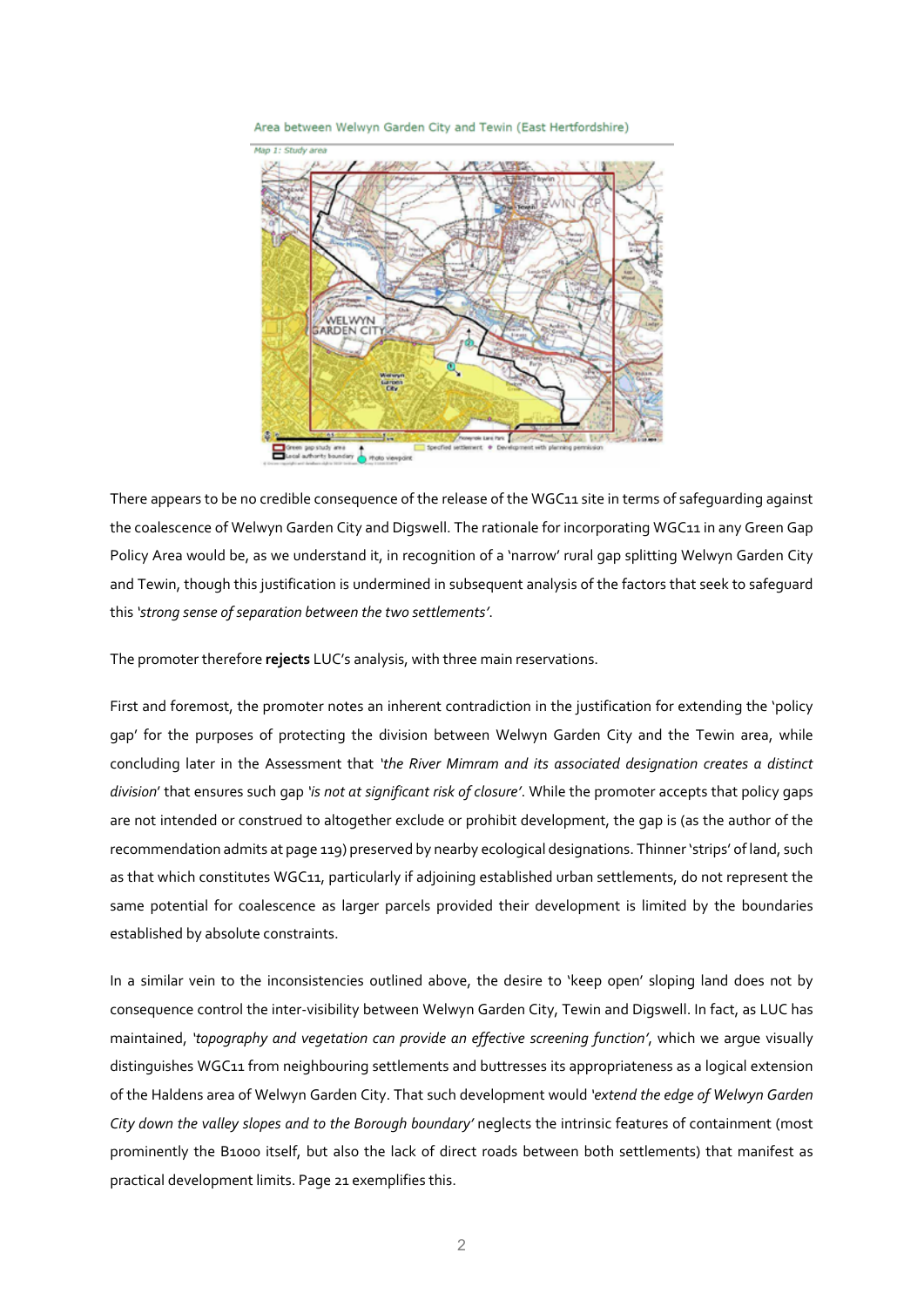

 *View within the site looking north east towards the B1000*



*View looking north from the existing residential development*



*Panorama showing residential development adjacent to and overlooking the site*